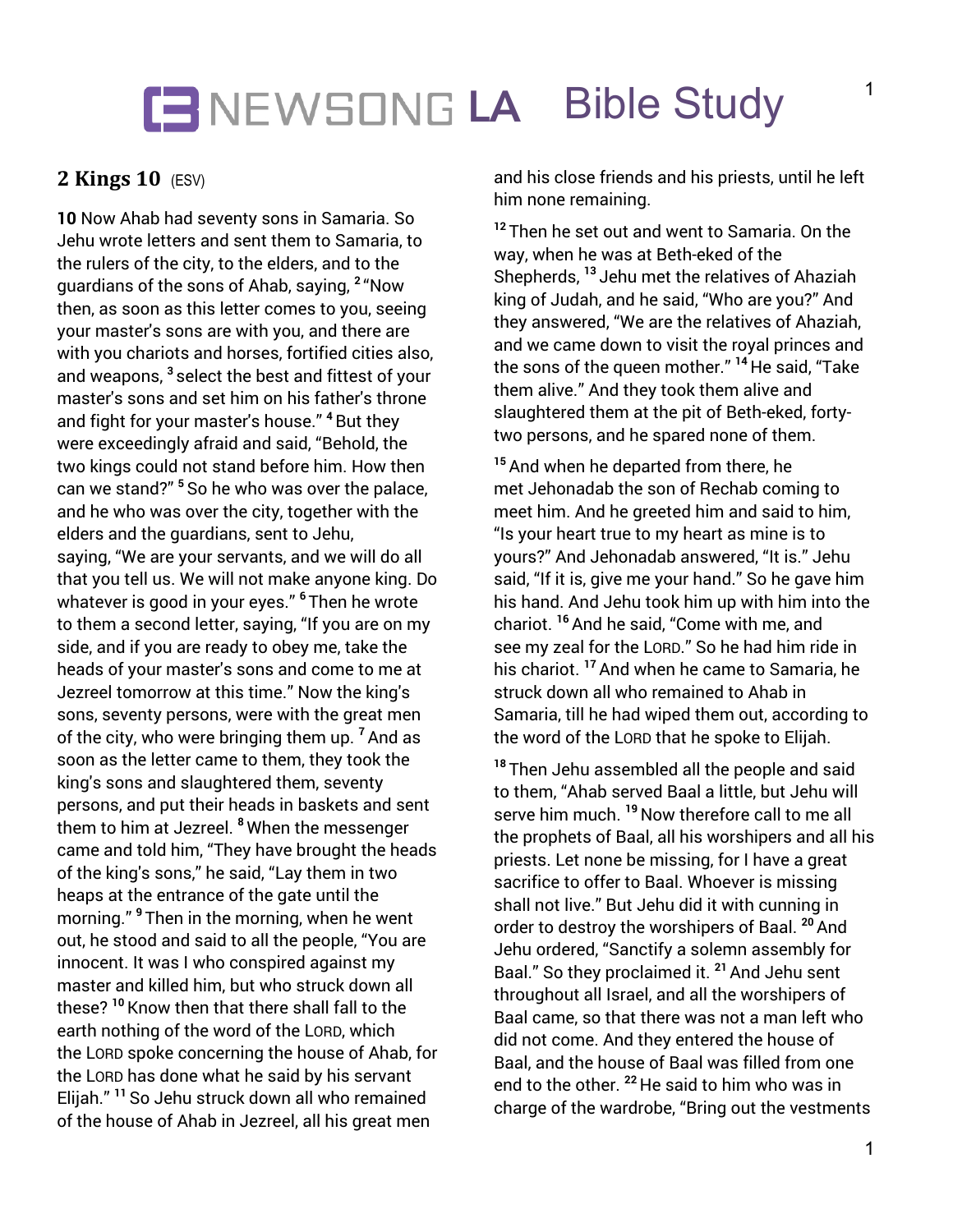# **LA** Bible Study

for all the worshipers of Baal." So he brought out the vestments for them. **<sup>23</sup>** Then Jehu went into the house of Baal with Jehonadab the son of Rechab, and he said to the worshipers of Baal, "Search, and see that there is no servant of the LORD here among you, but only the worshipers of Baal." **<sup>24</sup>** Then they went in to offer sacrifices and burnt offerings.

Now Jehu had stationed eighty men outside and said, "The man who allows any of those whom I give into your hands to escape shall forfeit his life." **<sup>25</sup>** So as soon as he had made an end of offering the burnt offering, Jehu said to the guard and to the officers, "Go in and strike them down; let not a man escape." So when they put them to the sword, the guard and the officers cast them out and went into the inner room of the house of Baal, **<sup>26</sup>** and they brought out the pillar that was in the house of Baal and burned it. **<sup>27</sup>**And they demolished the pillar of Baal, and demolished the house of Baal, and made it a latrine to this day.

**<sup>28</sup>** Thus Jehu wiped out Baal from Israel. **<sup>29</sup>** But Jehu did not turn aside from the sins of Jeroboam the son of Nebat, which he made Israel to sin—that is, the golden calves that were in Bethel and in Dan. **<sup>30</sup>**And the LORD said to Jehu, "Because you have done well in carrying out what is right in my eyes, and have done to the house of Ahab according to all that was in my heart, your sons of the fourth generation shall sit on the throne of Israel." **<sup>31</sup>** But Jehu was not careful to walk in the law of the LORD, the God of Israel, with all his heart. He did not turn from the sins of Jeroboam, which he made Israel to sin.

**<sup>32</sup>** In those days the LORD began to cut off parts of Israel. Hazael defeated them throughout the territory of Israel: **<sup>33</sup>** from the Jordan eastward, all the land of Gilead, the Gadites, and the Reubenites, and the Manassites, from Aroer, which is by the Valley of the Arnon, that is, Gilead and Bashan. **<sup>34</sup>** Now the rest of the acts of Jehu

and all that he did, and all his might, are they not written in the Book of the Chronicles of the Kings of Israel? **<sup>35</sup>** So Jehu slept with his fathers, and they buried him in Samaria. And Jehoahaz his son reigned in his place. **<sup>36</sup>** The time that Jehu reigned over Israel in Samaria was twenty-eight years.

#### **Discussion Questions:**

Is religious freedom important to you? Is it right to attack people because of their religion? Explain your answer?

### **2 Kings 10 Bible Study Questions**

**1.** Describe Jehu's proposal in verses 1-3. To whom was he writing and what was he asking them to do? How did they reply and why?

\_\_\_\_\_\_\_\_\_\_\_\_\_\_\_\_\_\_\_\_\_\_\_\_\_\_\_\_\_\_\_\_\_\_\_\_\_\_\_\_

\_\_\_\_\_\_\_\_\_\_\_\_\_\_\_\_\_\_\_\_\_\_\_\_\_\_\_\_\_\_\_\_\_\_\_\_\_\_\_\_

\_\_\_\_\_\_\_\_\_\_\_\_\_\_\_\_\_\_\_\_\_\_\_\_\_\_\_\_\_\_\_\_\_\_\_\_\_\_\_\_

2. What where Jehu's instructions in his second letter? Would you have done it? Explain your answer.

\_\_\_\_\_\_\_\_\_\_\_\_\_\_\_\_\_\_\_\_\_\_\_\_\_\_\_\_\_\_\_\_\_\_\_\_\_\_\_\_ \_\_\_\_\_\_\_\_\_\_\_\_\_\_\_\_\_\_\_\_\_\_\_\_\_\_\_\_\_\_\_\_\_\_\_\_\_\_\_\_ \_\_\_\_\_\_\_\_\_\_\_\_\_\_\_\_\_\_\_\_\_\_\_\_\_\_\_\_\_\_\_\_\_\_\_\_\_\_\_\_ \_\_\_\_\_\_\_\_\_\_\_\_\_\_\_\_\_\_\_\_\_\_\_\_\_\_\_\_\_\_\_\_\_\_\_\_\_\_\_\_

\_\_\_\_\_\_\_\_\_\_\_\_\_\_\_\_\_\_\_\_\_\_\_\_\_\_\_\_\_\_\_\_\_\_\_\_\_\_\_\_ \_\_\_\_\_\_\_\_\_\_\_\_\_\_\_\_\_\_\_\_\_\_\_\_\_\_\_\_\_\_\_\_\_\_\_\_\_\_\_\_ \_\_\_\_\_\_\_\_\_\_\_\_\_\_\_\_\_\_\_\_\_\_\_\_\_\_\_\_\_\_\_\_\_\_\_\_\_\_\_\_ \_\_\_\_\_\_\_\_\_\_\_\_\_\_\_\_\_\_\_\_\_\_\_\_\_\_\_\_\_\_\_\_\_\_\_\_\_\_\_\_ \_\_\_\_\_\_\_\_\_\_\_\_\_\_\_\_\_\_\_\_\_\_\_\_\_\_\_\_\_\_\_\_\_\_\_\_\_\_\_\_ \_\_\_\_\_\_\_\_\_\_\_\_\_\_\_\_\_\_\_\_\_\_\_\_\_\_\_\_\_\_\_\_\_\_\_\_\_\_\_\_

3. Describe Jehu's speech to the people in Jezreel. What is his point? Is he right?